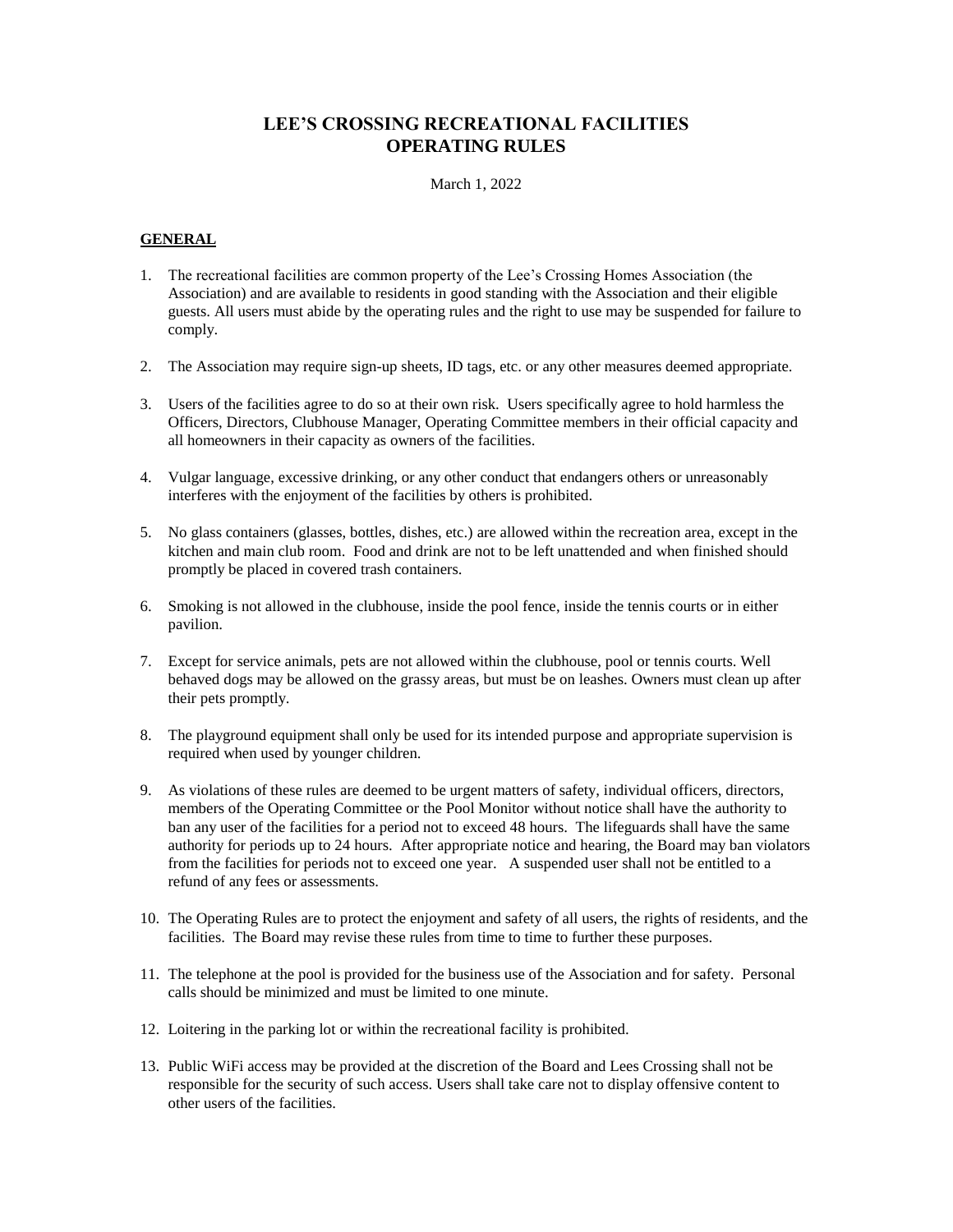- 14. Firearms and fireworks are not permitted within the common property.
- 15. The Association may employ video surveillance and recording of the recreational facilities for security purposes.
- 16. The Association may employ various protocols in dealing with the COVID-19 pandemic. Such protocols may not be listed in these rules, but may be displayed in signs at the facility and in other documents provided on the Lee's Crossing website.

# **GUEST ELIGIBILITY**

- 1. An individual adult resident (18 or older), or a group of adult residents, may admit no more than five guests to the recreational facilities at one time, except for Private Parties and except for youth parties described in paragraph two below. Residents between the ages of 10 and 17, or groups of residents between the ages of 10 and 17 may admit no more than two guests to the recreational facilities at one time (except any resident ten years and older may invite three guests for doubles tennis). Only one tennis court may be used by any such group of invitees. Resident's under the age of ten may not admit any guests without the presence of an adult accompanying resident. A resident must accompany all guests and each guest may be invited to the pool only five times per year, regardless of the number of different sponsoring hosts.
- 2. An individual adult resident or a group of adult residents may invite up to fourteen guests under the age of fifteen for a youth pool and/or tennis party, etc. Such parties shall require pavilion or clubhouse rental through the Clubhouse Manager.
- 3. The restrictions regarding guests, other than being accompanied by a resident, do not apply to overnight guests visiting a resident for more than one day, nor do they apply to Private Parties.
- 4. A babysitter or nanny may accompany a resident's children to the recreational facilities in place of the resident and is not considered to be a guest under the rules herein while acting in such capacity. The babysitter or nanny may not, however, act as the resident for the purpose of admitting guests.

# **POOL RULES**

- 1. The pool season will begin at in the afternoon on the last day of school (Marietta City Schools' calendar) and will normally close at the end of the Labor Day weekend. As specific daily operating hours are changed periodically, they will be listed elsewhere on the website. The pool may also be closed on a limited number of afternoons / evenings for neighborhood social functions or when the Lee's Crossing Swim Team hosts a swim meet.
- 2. For the purpose of enhancing the safety and enjoyment of our residents and guests and to protect our facilities, the pool will only be open while under the supervision of a management company lifeguard(s). The lifeguards shall have the authority to enforce all operating rules and may also close the pool due to inclement weather or any safety related issues.
- 3. Users of the pool facilities agree to do so at their own risk. Those without adequate skills and maturity must not use the pool without direct supervision. A responsible individual, at least thirteen years of age, must directly and closely supervise children under the age of ten. Older children may use the pool without supervision, provided that they are able to behave appropriately, swim the length of the pool, and tread water for two minutes. The Club shall have no duty to examine individuals and failure to deny use shall not be considered an acceptance or certification of ability.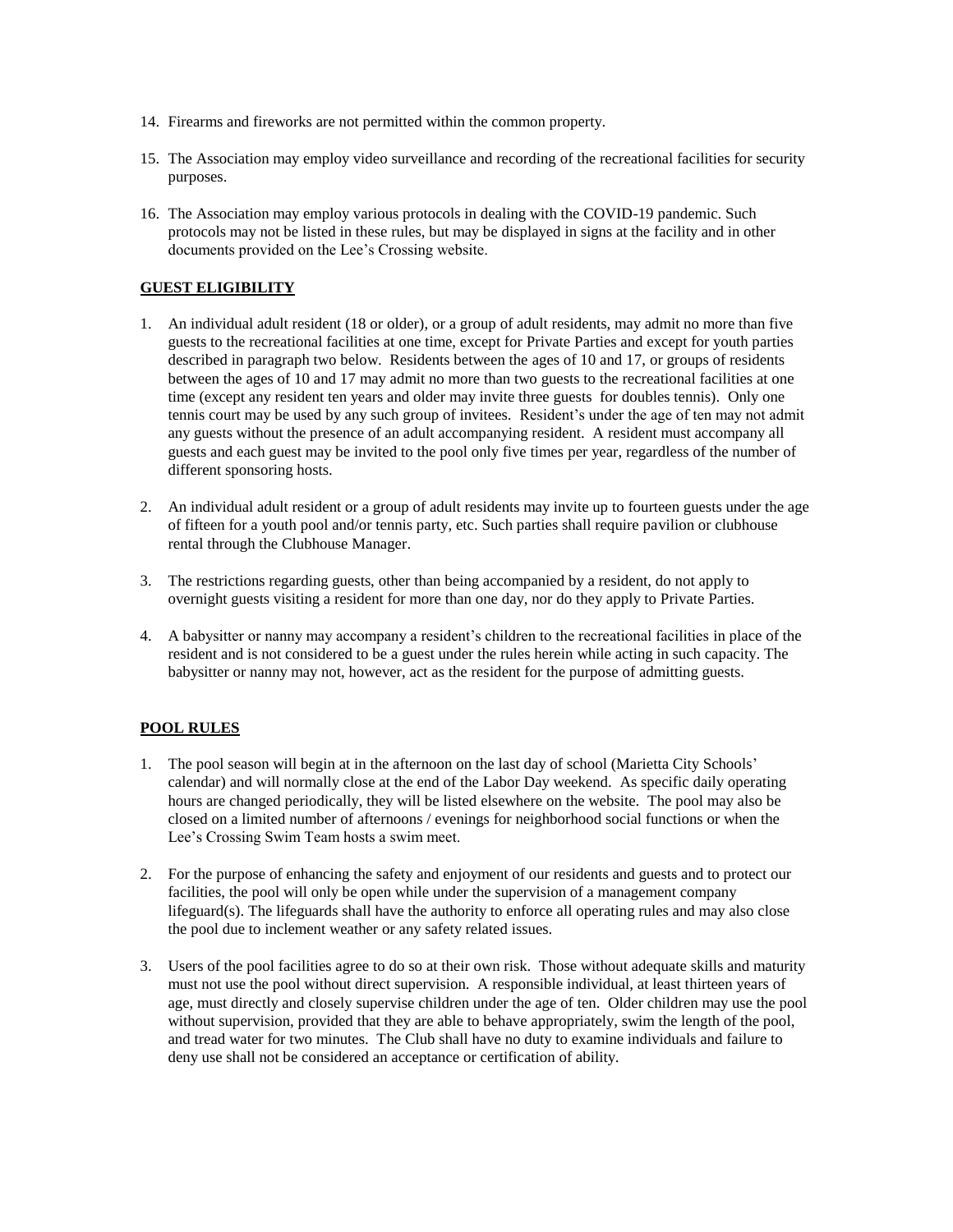- 4. All users of the pool must wear swimming attire that is appropriate for a family oriented facility. Unusually brief suits or thong style bottoms are prohibited. "Speedo" or "racing" style suits for males are prohibited except when participating in swim meets or except for children under the age of fourteen. Suits that are transparent or translucent (except for the midriff) are prohibited. The lifeguard, members of the Operating Committee, the Clubhouse Manager, the Pool Monitor and officers and directors shall have the right to require offenders to cover up, change or leave the facilities, in addition to any other sanctions allowed herein.
- 5. Children who are not thoroughly potty trained and infants must wear, under a swim suit, swim-branded diapers and / or swim branded rubber pants. Non-swim branded diapers are not permitted in either the main pool or the splash pad.
- 6. Wet swimsuits may not be worn in the clubhouse main rooms, except when seeking shelter from stormy weather.
- 7. Absolutely no running is allowed within the pool area. Diving or jumping into the pool must be from the pool edge only and not from any raised object (except members of the swim team may use racing blocks at the deep end for supervised team practice and meets). Diving shall be limited to "racing" (shallow angle) dives and is only allowed in the deep end of the pool (with depth markings of 6 feet). With the exception of small children with their parents, riding on shoulders is prohibited. Pushing or throwing of persons is prohibited.
- 8. In order to facilitate access by the guards, a five foot walkway around the perimeter of the pool must remain clear at all times.
- 9. For the purpose of safety, sanitary conditions and compliance with the health code, food or drink is not permitted in the pool, the pool coping or the five foot walkway around the pool.
- 10. The lifeguard or any Board or operating committee member may prohibit the use of any large flotation device or any other object which, in their discretion, interferes with the enjoyment of the pool by others.
- 11. One to two lanes of the pool may be roped off and restricted to lap swimming. Users must stay off of any such lane ropes.
- 12. Once per hour (at fifteen minutes before the hour), the lifeguards may be off duty for a period of fifteen minutes. When this occurs, all children (except those receiving swim lessons per paragraph 14 below) must exit the pool (including the pool steps and walls), and only individuals 16 or older may swim, provided that persons may not swim alone when a lifeguard is not on duty.
- 13. Only authorized personnel may use the lifeguard stand, enter the pool equipment room, or enter the lifeguard's closet.
- 14. Swimming lessons may only be given by lifeguards with the managing company, swim team coaches or others expressly allowed by the Board or Operating Committee. Lessons are limited to no more than two students at a time. Lessons may only be given during normal open hours and during swim team practice, if sanctioned by the swim team manager. Lessons are also permitted during the 15 minute per hour safety breaks. The Association makes no representation as to the qualifications of the instructors or the safety of their programs. All users of the pool (including those taking lessons) do so at their own risk. Lessons are limited to residents and their families, except that non-resident members of the swim team may also be given lessons.
- 15. Other rules required by the health department shall also be incorporated and /or may be posted by sign near the pool entrance.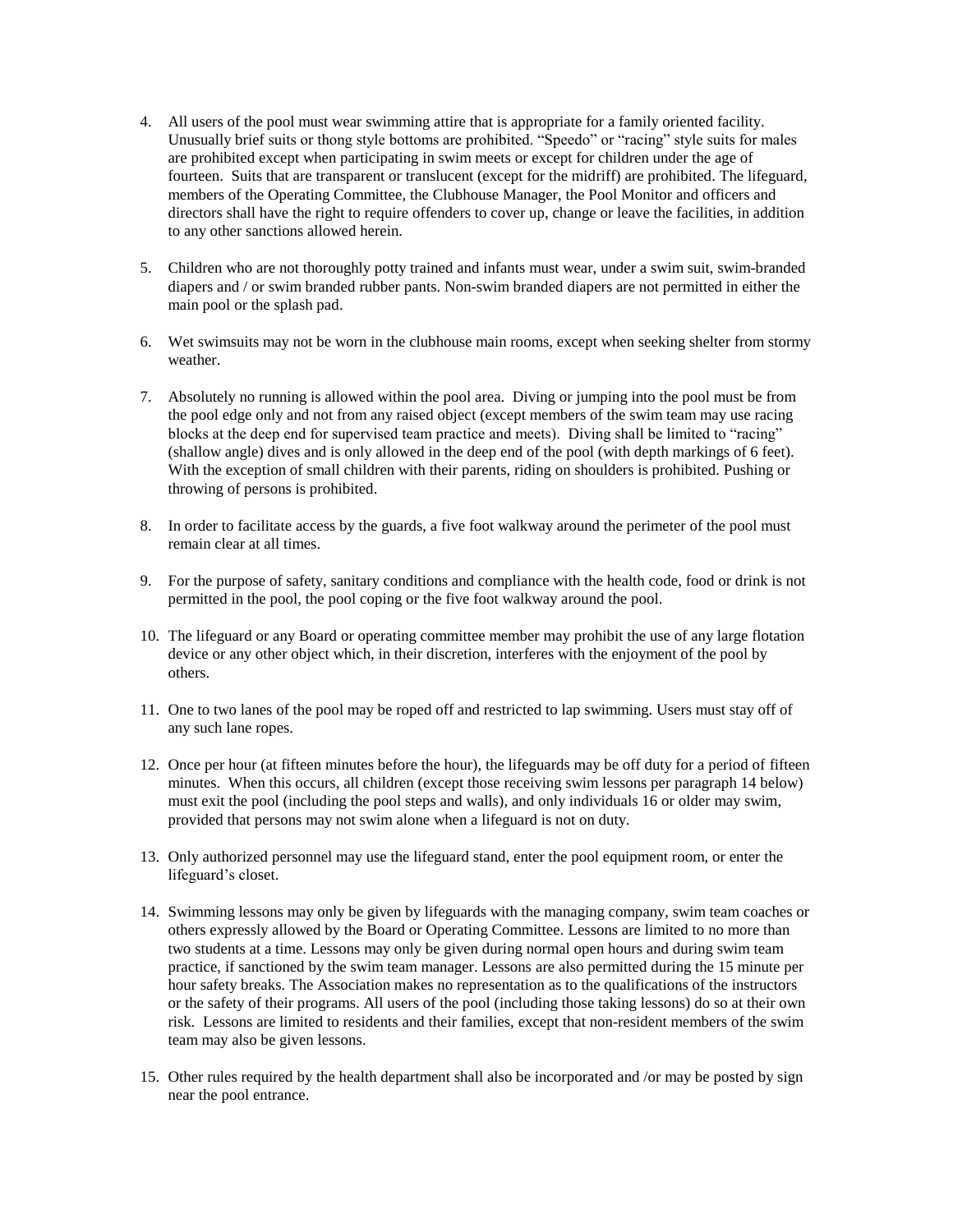#### **SWIM TEAM USE**

- 1. Only residents in good standing with the Association shall be eligible for the swim team, except that the team manager may accept non-residents to field a more complete team. Team membership shall require separate dues and non-residents shall pay an incremental fee to be approved by the Board.
- 2. The addition of non-residents to a swim team is not to be to the exclusion of Lee's Crossing residents desiring to participate and Lee's Crossing residents on a team shall receive not less than proportionate swimming opportunities as opposed to non-residents competing for similar positions in meets. Notwithstanding the above, the team coaches may elect to restrict the meet participation for team members for good cause such as missing practice, refusal to follow directions, etc.
- 3. An individual chosen by the Board or the Operating Committee shall manage the team. The team manager, in absence of direction by the Board or Operating Committee, shall have the authority to manage the swim team in the manner he or she deems appropriate.
- 4. The swim team shall be able to reserve the pool for scheduled meets and for a team party at the end of the team season. The team shall also be able to reserve the pool for practices after school hours the last two weeks in May and in the mornings prior to the daily time the pool is opened for residents, Mondays through Fridays (holidays excluded) for the remainder of the swim team season.
- 5. Swim team managers and /or coaches shall be responsible for checking pool chemistry prior to practices and for cleaning up the pool deck and arranging pool furniture after practices and meets.

# **TENNIS**

- 1. The courts are only for tennis (except that court four is also lined for and may be used for pickleball). Pets, big wheels, bicycles, skateboards, glass containers, etc. are strictly prohibited.
- 2. The courts are restricted to residents in good standing with the Association and invited guests only.
- 3. The courts are to be locked before and after use.
- 4. Tennis court play is limited to the hours of 8 a.m. to 11 p.m.
- 5. A resident may reserve a court up to two weeks in advance via an online reservation system at www.holdmycourt.com/reserve2. Scheduled league matches for Lee's Crossing tennis teams shall have priority in the case of conflict.
- 6. Reservations are to be in one-hour increments with a two-hour maximum. Individuals may not reserve courts on an on-going basis, but must sign up for each two week time period, even if they desire the same court and time. On weekends or after 7 p.m. on weeknights, the courts may not be reserved for children under twelve years of age.
- 7. Except for reservations for team practices or matches, reservations are void if the court is not claimed within 20 minutes of the reservation time. After that time, the court is available on a first come, first serve basis.
- 8. Individuals using the courts must wear tennis shoes and proper attire at all times. Spectators (including children) shall remain outside the courts and shall not interfere with play.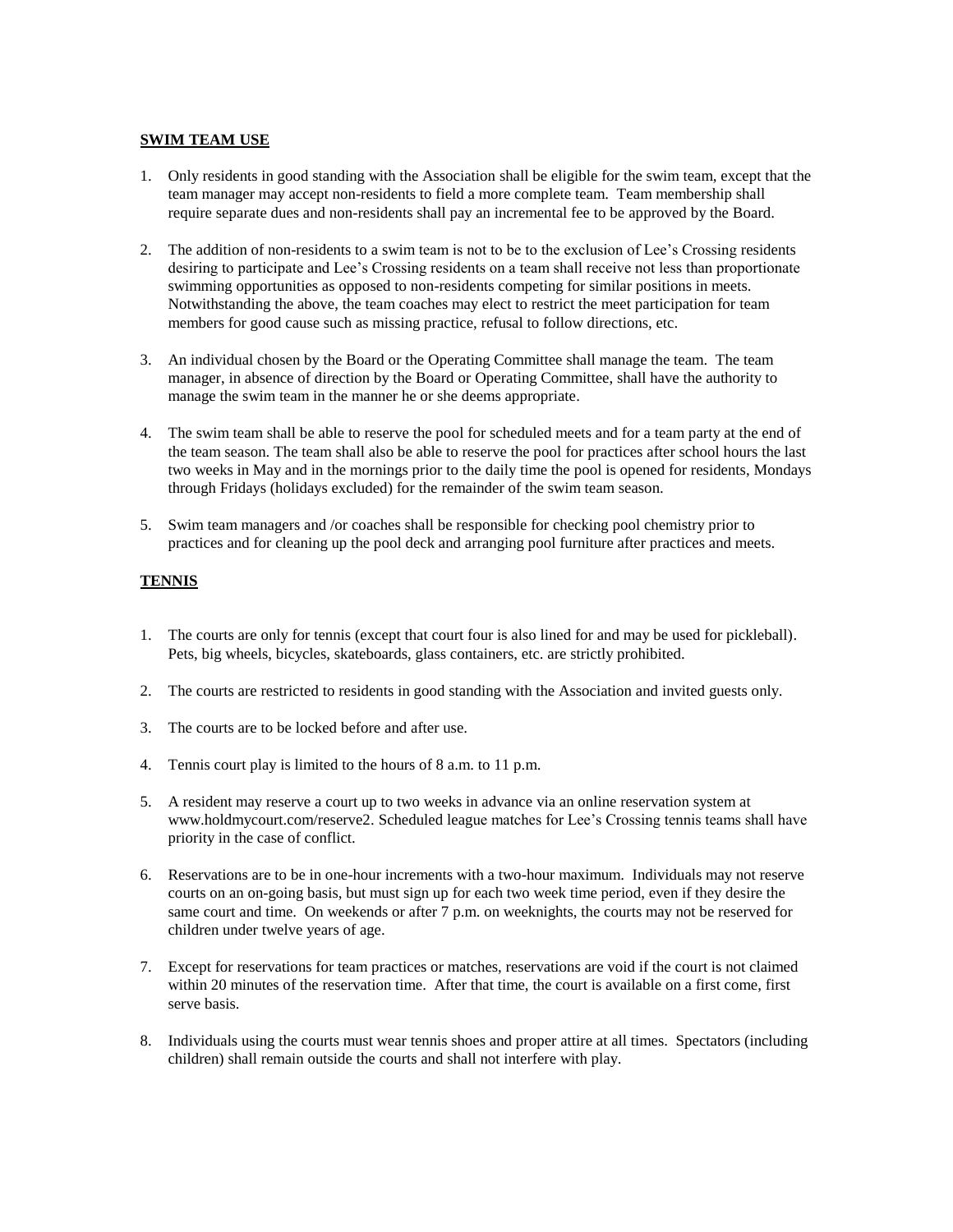- 9. Court users are to clean the area of discarded cans, balls, etc. after use and should empty the courtside receptacles when full. Glass bottles or containers are prohibited.
- 10. Courteous behavior is expected from all users. Loud or disorderly conduct will not be permitted.
- 11. Individuals using a court next to a match scheduled for league play must avoid the unreasonable disruption of the league match or must surrender the court. When two courts are being used by a team for league matches, but the two courts are on different court pairs (courts  $1 \& 3$  being used, for example), upon request, the team should move one of the matches, so as to make available one contiguous pair for other users.
- 12. Group or private tennis lessons may be given with the permission of the Board or Operating Committee on a non-interfering basis within normal operating hours. The Association makes no representations as to the qualifications of the instructors or the safety of their programs. Those taking such lessons agree to do so at their own risk.

# **TENNIS TEAM USE**

- 1. Team use of the facilities shall be with Board or Operating Committee approval. In order to provide tennis playing residents with the opportunity to play on tennis teams in Lee's Crossing, teams may add non-resident team members when sufficient numbers of residents are not available to comprise teams at given skill levels. Lee's Crossing residents on a team shall receive not less than proportionate playing opportunities as opposed to non-residents competing for similar positions in matches. Notwithstanding the above, the team captains may elect to restrict match participation for team members for good cause such as missing practice, refusal to follow directions, etc.
- 2. The Board may set fees for non-resident team members as it deems appropriate (including the right to have zero fees to encourage the establishment of Lee's Crossing teams). Non-resident team members may not use the courts at any time other than team practices, lessons or matches (except as an invited guest of a resident).
- 3. Tennis teams shall be entitled to the exclusive use of up to three courts for each official match during the league season, except when two teams are scheduled for home matches at the same time, each team will be entitled to the exclusive use of two courts. Each team will also have the exclusive use of two courts for up to three hours each week for practice during the league season and for a few weeks before and after the season. Tennis teams may use more than two courts for practice, only if no one else is using or has signed up for the additional courts. Team members may not sign up for a court as an individual at the same time their team has reserved two courts for practice. Tennis teams are also entitled to the exclusive use of the outside pavilion during official matches.
- 4. Each team must have a resident team member designated as the captain. A non-resident, however, may serve as co-captain.
- 5. Team captains, at the request of the Board or Operating Committee, shall submit team rosters for approval prior to league play. Captains should reserve the courts for matches as soon as league schedules are available.
- 6. Captains shall ensure that the courts, outside areas, pavilion, and restroom facilities are secured and reasonably clean after each scheduled match.
- 7. A gas grill is provided at the outside pavilion and is reserved for tennis team use during matches.